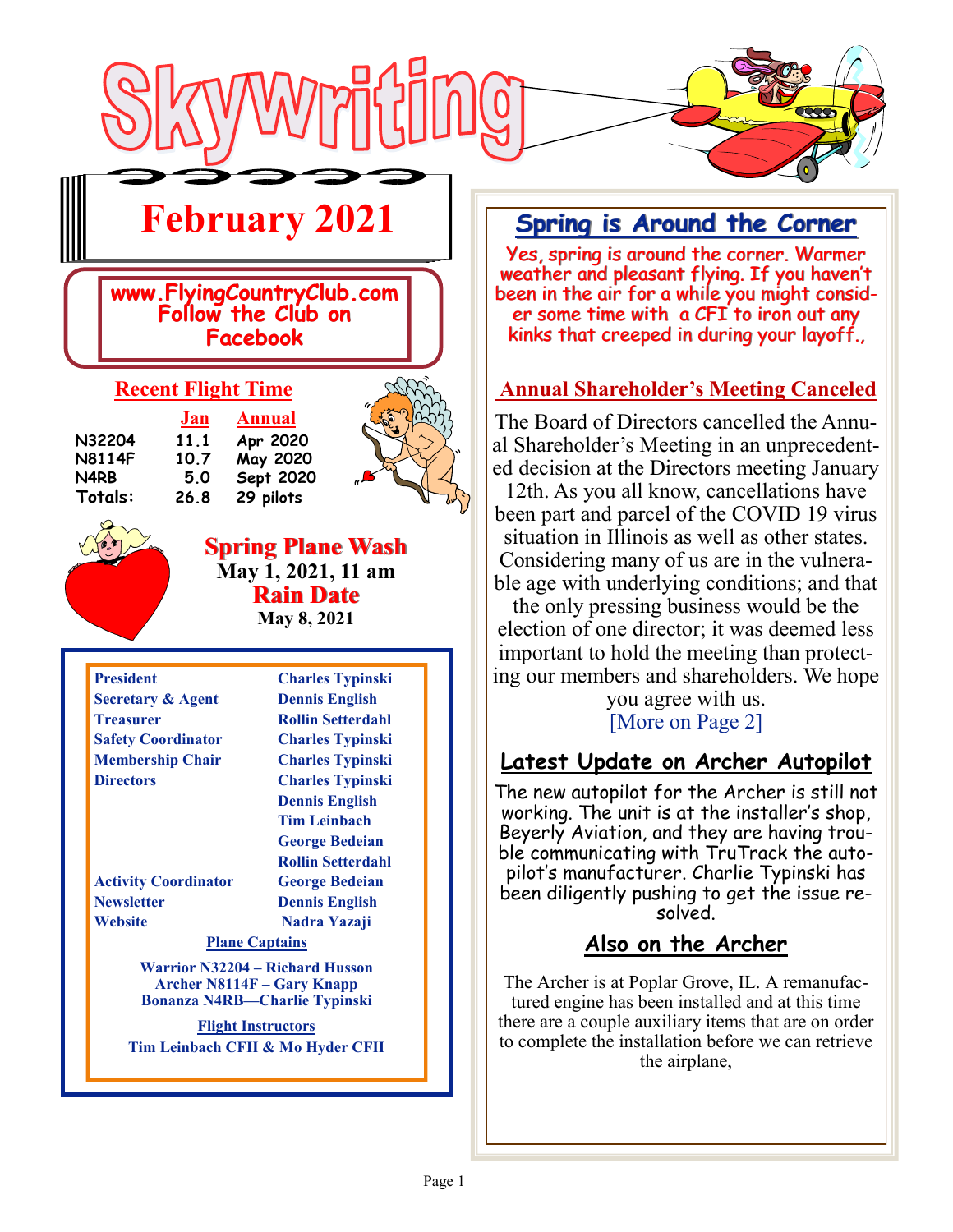## **Shareholder's Meeting Cancelled**

The Board of Directors cancelled the Annual Shareholder's Meeting in an unprecedented decision at the Directors meeting January 12th. As you all know, cancellations have been part and parcel of the COVID 19 virus situation in Illinois as well as other states. Considering many of us are in the vulnerable age with underlying conditions; and that the only pressing business would be the election of one director, (Dennis English's 3 year term is up.) it was deemed less important to hold the meeting than protecting our members and shareholders. We hope you agree with us... If you want a copy of the financial report send an email to: **rcsetter@outlook.com** In the subject line put: **"FCC Financial"**

### **Local FBO Acquires Council Bluffs FBO**

An article in the local newspapers on January 30th told about Carver Aero based at DVN acquiring Advanced Air of Council Bluffs, Iowa.

Advanced Air is currently owned by Lisa LaManitia.

Carver Aero is currently "owned by CL Enterprises, which has its home office in Peru, Illinois, and is managed by wife and husband Inga Carus and Peter Limberger. CLE invests in a variety of businesses from farming to manufacturing and from real estate development to aviation, with a focus on bringing economic development to smaller Midwestern towns. Both are avid pilots." For more information see cl-enterprises.com.

"Carver plans to make our airport a magnet for our community and for a new breed of customers, as well as a trusted, nationally known place for a stop-over and to refuel," according to the Council Bluffs Municipal Airport Authority. They further said, "The board especially likes the company's established apprenticeship programs in cooperation with community colleges."



**Amazon just got approved for drone delivery. We now have skeet shooting with prizes.**

# **Welcome New Archer Plane Capt**

**Gary Knapp** has taken over duties as Plane Captain of N8114F, our Archer II. He's been following Rich Husson to learn the ropes on what to do.

Gary has also just retired from Exelon, so this gives him something different to do and helps the Club a lot.



## **From Our February 2011 Newsletter**

#### **4G Network vs. GPS**

Garmin is standing by its position that a proposal to build a network of 40,000 broadband transmission towers around the U.S. could severely disrupt GPS service. As we reported last week, LightSquared has received conditional FCC approval to install the massive system to carry **4G** signals, the conditions being that it restrict its signals to their assigned frequencies on the L B and 1 (1525 MHz—1559 MHz) and test existing GPS devices to see what kind of interference the transmitters might cause. GPS uses the a frequency range of 1159-1610 MHz, which is right next to the LightSquared signal. Garmin's Jessica Myers told AVweb in a podcast interview that Garmin has done testing on its own and determined there's no practical way for the two systems to coexist.

Myers said even if the LightSquared signals stay within their boundaries, they will be so strong compared to the very low-power GPS signals that reach Earth from the satellites that the GPS equipment will simply be overwhelmed. She said it may be technically possible to build filters that will block the LightSquared signals but they would be cost-prohibitive. Myers said that because the transmitters are ground-based, the biggest impact on GPS will occur in critical phases of flight like approach. She also noted that there are millions of marine and auto GPS units that could be affected. LightSquared says Garmin's tests are suspect because it didn't use the actual equipment that will be installed on the broadband towers. Real-world testing is expected to begin this month.